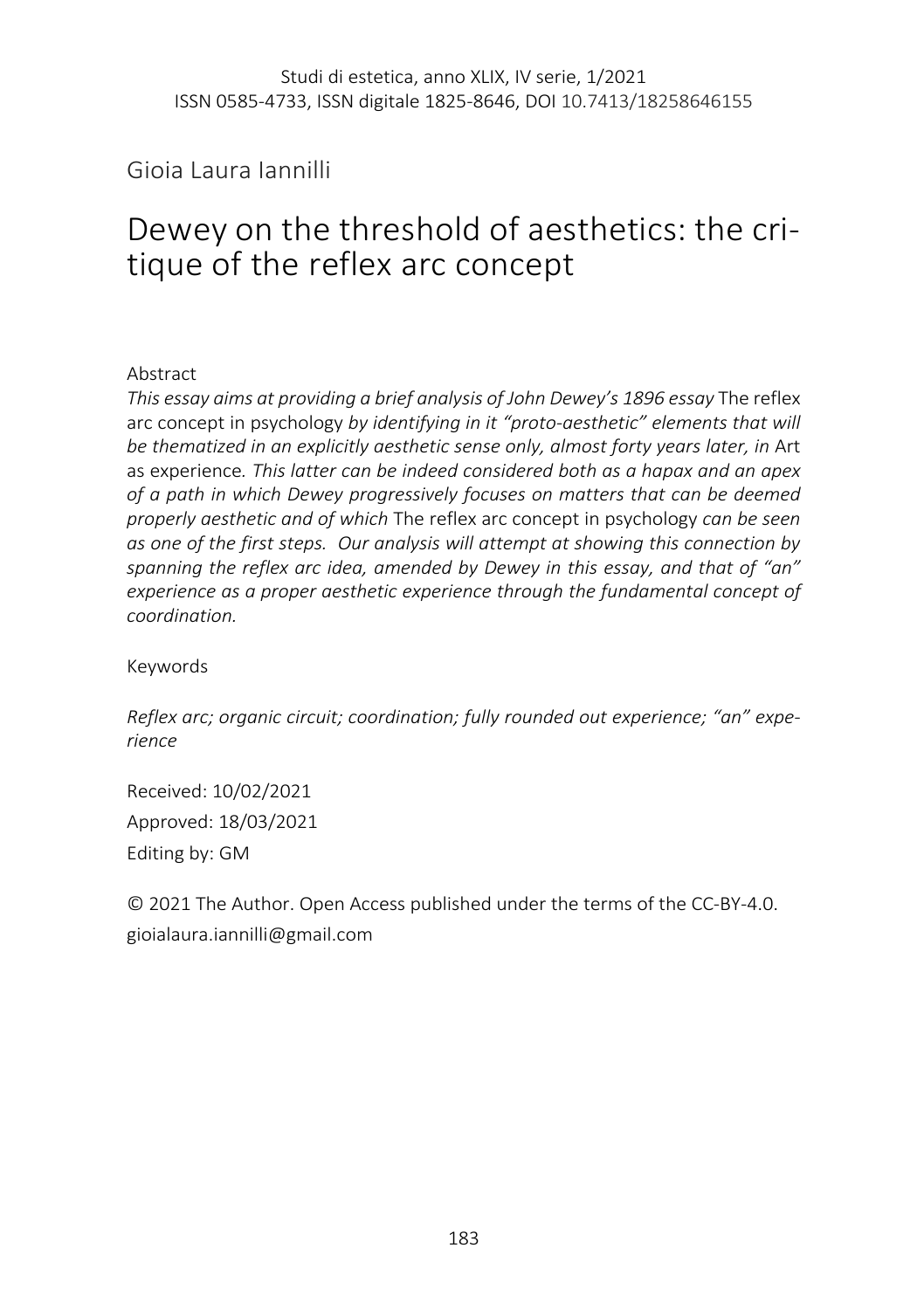This paper is part of a wider research carried out in Iannilli (2020a), where I proposed a reconstruction of Dewey's theory of perception from a specifically aesthetic standpoint by analyzing a series of contributions he wrote before *Art as experience* and then by relating their crucial points to this latter. In the course of that research the importance of *The reflex arc concept in psychology* has emerged in many respects. Due to the exemplarity and the relevance of this text in the framework of the path that I have traced, the outcome of that analysis is now published here separately from the wider research I carried out. My aim is to open a discussion on some of the topics that have been considered more organically through a more fine-grained and gradual reconstruction in that context (including and relating affectivity, qualitativeness, the overcoming of the means-ends dichotomy, the relationship between appearing and appearance etc.). My hope is that the sense of the analysis that I propose can clearly emerge despite the fact that, in this context, some connections have been omitted for the sake of the present argument.

# 1. *Between a critique of psychology and aesthetics*

What distinguishes Dewey's stance in the field of aesthetic reflection are his continuism or anti-dualism and his anti-essentialism. The famous 1896 essay *The reflex arc concept in psychology* confirms this fundamental approach. It does so, however, in a not yet properly aesthetic sense, since it specifically belongs to the debate that strongly emerged in the 19<sup>th</sup> century around the theory of the reflex arc. As Fausto Caruana and Marco Viola nicely put it:

The reflex arc is a concept that originated in physiology, and describes the structure that governs much of the reflexes: an afferent component, which carries the sensory impulse from the periphery to the central nervous system, and an efferent component, which sends the motor impulse to the muscles. As far as the reflexes are concerned, this arc does not involve the higher centers [*scil*. the subject's will] making the sensorimotor sequence a linear path made up of distinct sensory and motor elements. (Caruana and Viola 2012: 41-2) [my translation]

Dewey is critical of this concept, in particular as far as its application in the field of psychology is concerned. Dewey's association of the reflex arc with the state of contemporary psychology derives from the observation of an almost trivial fact. He finds both a remarkable advance in the research carried out in that field and the need for the identification of a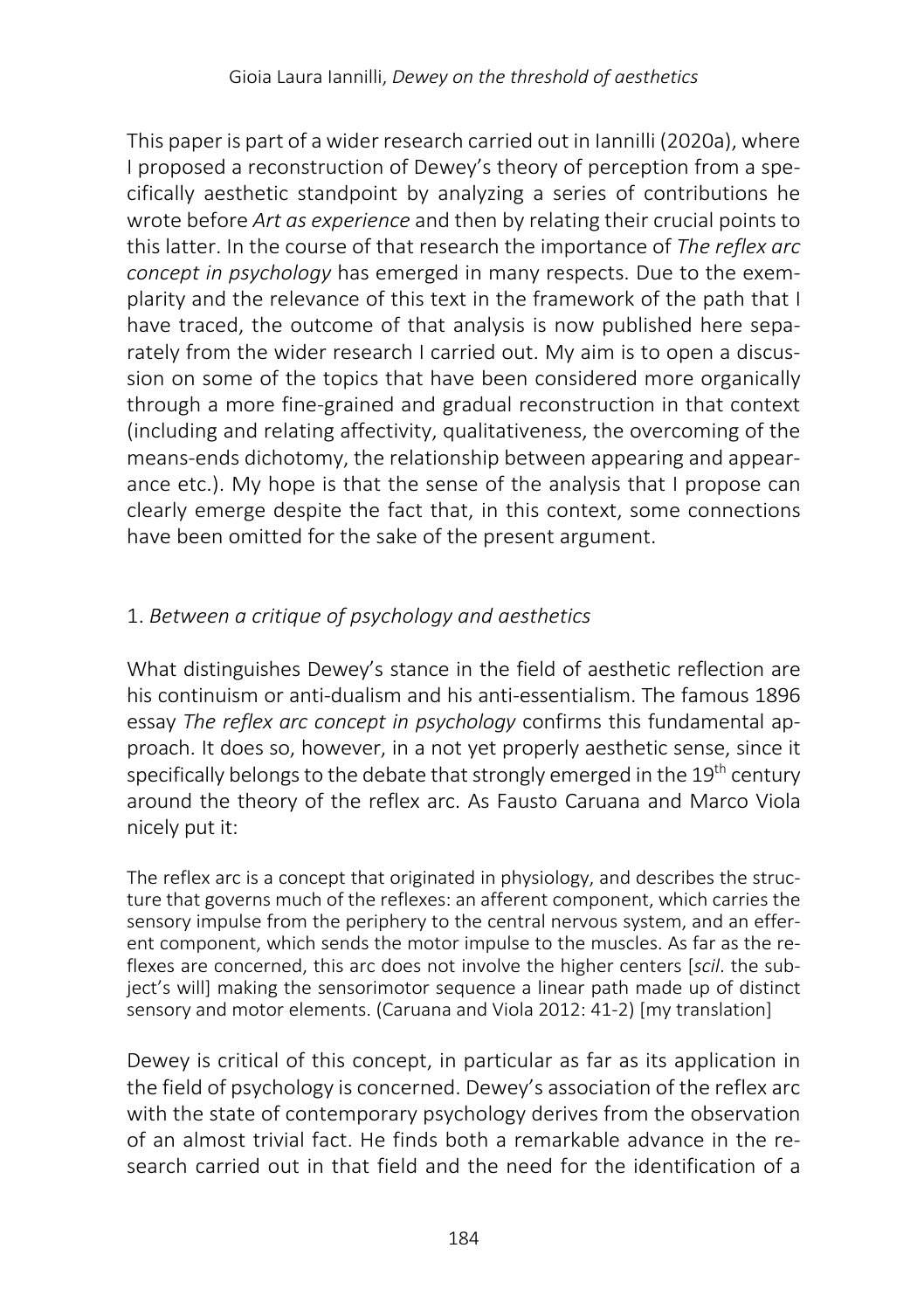unifying and regulating principle within it. According to Dewey, it is precisely the concept of the reflex arc, more so than others, that has come close to satisfying this need. However, this concept – as Dewey immediately clarifies – does nothing but reiterate on the one hand the traditional dualism between sensation and idea in the dualism between peripheral and central structures and functions, and on the other hand the dualism between body and soul in the dualism between stimulus and response. This reiteration is due to the fact that this concept mechanically accepts as ontologically distinguished and separated elements, and not as functionally distinct but organically coordinated parts, the sensory stimulus, the central activity (or idea) and the motor discharge (or the actual act). Dewey hence suggests that the reflex arc concept needs amendment, or that it should at least be reconsidered in light of the more complex reality that it actually designates.

[...] the reflex arc is not a comprehensive, or organic unity, but a patchwork of disjointed parts, a mechanical conjunction of unallied processes. What is needed is that the principle underlying the idea of the reflex arc as the fundamental psychical unity shall react into and determine the values of its constitutive factors. More specifically, what is wanted is that sensory stimulus, central connections and motor responses shall be viewed, not as separate and complete entities in themselves, but as divisions of labor, functioning factors, within the single concrete whole, now designated the reflex arc. (Dewey 1896: 385)

Despite the fact that it is the physiological-biological and psychological aspects that are taken into consideration by Dewey more directly in this essay, my brief analysis is aimed at showing how, particularly in the last few pages of *The reflex arc concept in psychology* – but also more generally throughout the text, less explicitly – those same aspects that are specific to Dewey's aesthetics appear in an inchoate form. Also, the elements that in the following analysis will be emphasized correspond to those same nuclei that elsewhere (Iannilli 2020b) have been identified in the sixth chapter of *Art as experience*, "Substance and form", as consistent with and corroborating the aesthetic implications of a contemporary phenomenon such as Experience Design. The set of these elements will be presented again schematically in the conclusion.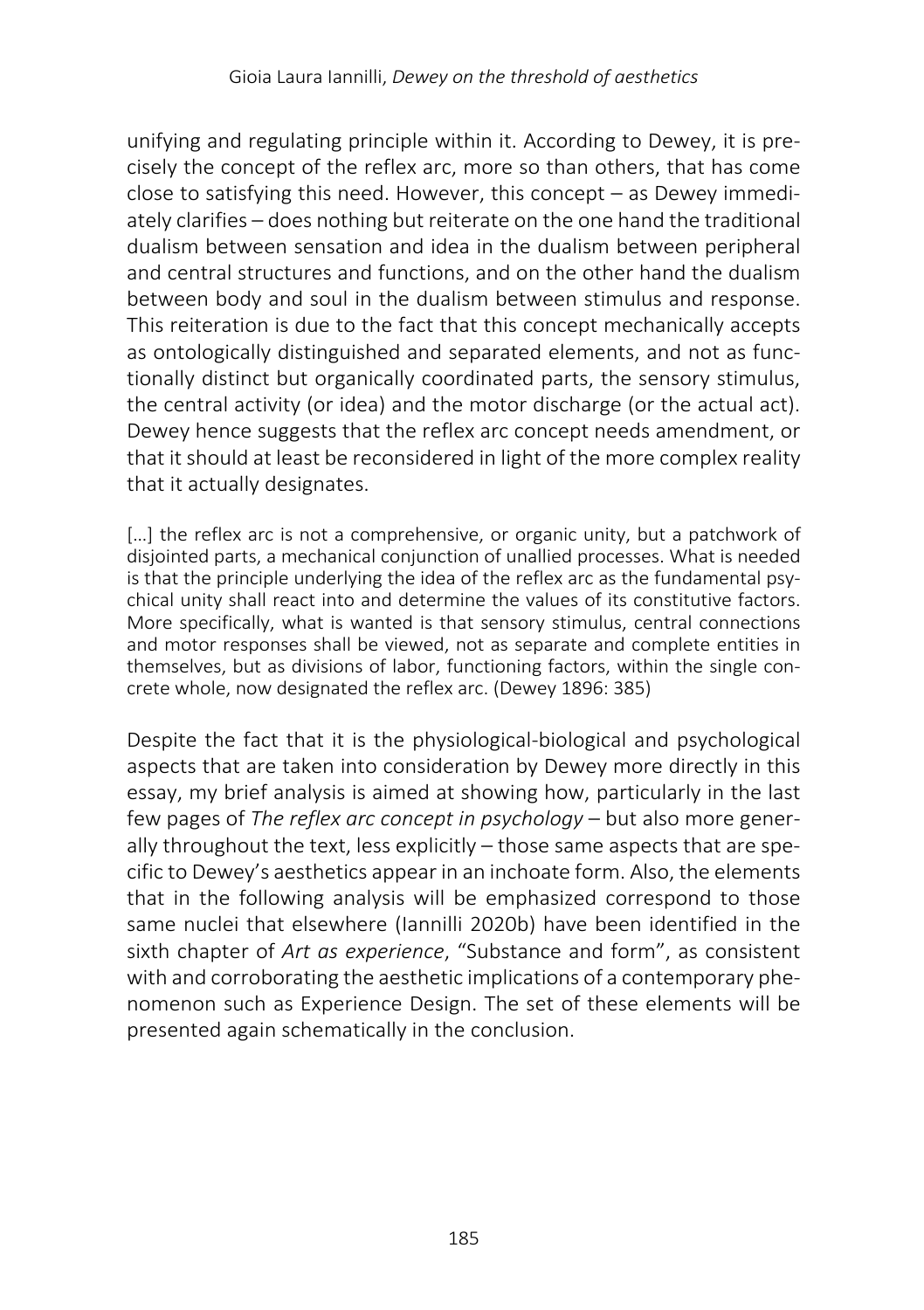#### 2. *The essay on the reflex arc concept*

Dewey's essay falls within a critical framework traced by William James a few years earlier (see James 1881; 1890). By retrieving the well-known example already given by James of the interaction between a child and a candle, Dewey introduces a key concept, that of coordination. The entire contribution will essentially revolve around this concept. The child-candle instance is useful to Dewey because it represents well the fragmentation that the reflex arc idea as such implies. A first phase (a first arc) in which the child is attracted by the light of the candle flame and therefore reaches out her/his arm to touch it, would be followed by another phase (a second arc) in which the child withdraws her/his arm because the flame burns her/him.

Dewey's essay calls into question several aspects, even technical and detailed ones. It is not the aim of this analysis to engage in an accurate and articulated comparison with important studies that have already taken them into account from a specifically aesthetic point of view(see Alexander 1987: 41, 73, 123, 128 ff., 202, 208; Dreon 2007: 167 ff.; Matteucci 2019: 97, 165, 173). The purpose of the present analysis is only to make clearer and hopefully more effective the focus on the aesthetic aspects that appear there in a germinal form, that is, the focus on the aspects that can be defined as "proto-aesthetic" ones. Consequently, I will circumscribe the discussion by retrieving and following the articulation into three phases of the experience described in Dewey's text: a) that which coincides with the first arc describing the relationship between stimulus and response in which seeing and reaching are involved; b) that which consists in the second arc describing the relationship between stimulus and response in which burning and retraction are involved; c) finally, the phase in which both stimulus and response are uncertain. I shall suggest that this latter is the phase that seems to indicate the centrality of the properly aesthetic component of experience.

Dewey, for his part, starts by describing the first two phases. The first one is illustrated in the following terms:

Upon analysis, we find that we begin not with a sensory stimulus, but with a sensori-motor coördination, the optical-ocular, and that in a certain sense it is the movement which is primary, and the sensation which is secondary, the movement of the body, head and eye muscles determining the quality of what is experienced. In other words, the real beginning is with the act of seeing; it is looking, and not a sensation of light. The sensory quale gives the value of the act, just as the movement furnishes its mechanism and control, but both sensation and movement lie inside, not outside the act. […] More specifically, the ability of the hand to do its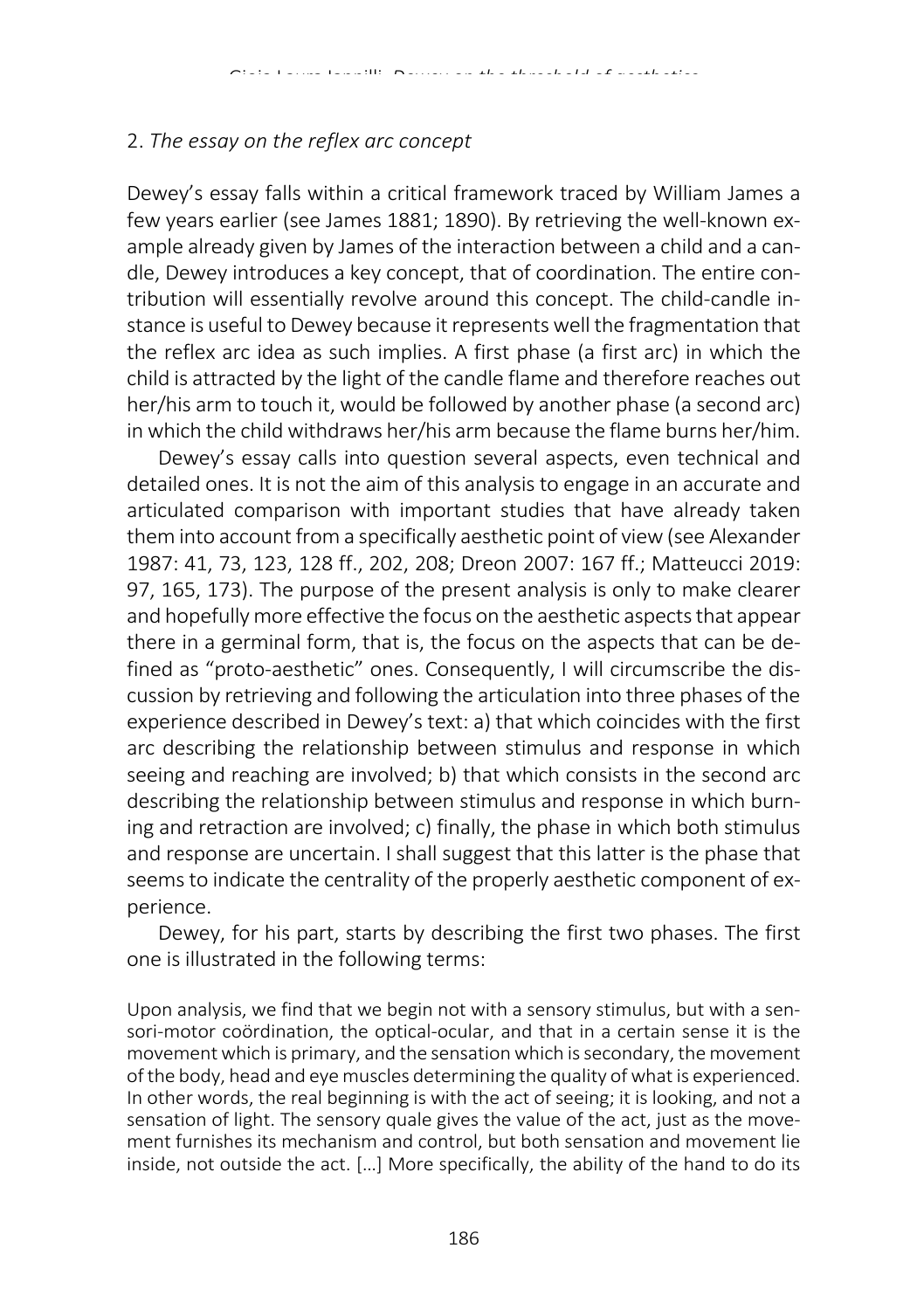work will depend, either directly or indirectly, upon its control, as well as its stimulation, by the act of vision. If the sight did not inhibit as well as excite the reaching, the latter would be purely indeterminate, it would be for anything or nothing, not for the particular object seen. The reaching, in turn, must both stimulate and control the seeing, the eye must be kept upon the candle if the arm is to do its work; let it wander and the arm takes up another task. In other words, we have now enlarged and transformed coordination; the act is seeing no less than before, but it is now seeing-for-reaching purposes. (Dewey 1896: 358-9)

The second one, that is, the one in which the child gets burned and s/he retracts her/his arm, as follows:

It is hardly necessary to point out again that this is also a sensori-motor coordination and not a mere sensation. It is worth while, however, to note especially the fact that it is simply the completion, or fulfillment, of the previous eye-arm-hand coordination and not an entirely new occurrence. Only because the heat-pain quale enters into the same circuit of experience with the optical-ocular and muscular quales, does the child learn from the experience and get the ability to avoid the experience in the future. More technically stated, the so-called response is not merely *to* the stimulus; it is *into* it. The burn is the original seeing, the original optical-ocular experience enlarged and transformed in its value. It is no longer mere seeing; it is seeing-of-a-light-that-means-pain-when-contact-occurs. The ordinary reflex arc theory proceeds upon the more or less tacit assumption that the outcome of the response is a totally new experience […]. The fact is that the sole meaning of the intervening movement is to maintain, reinforce or transform (as the case may be) the original quale; that we do not have the replacing of one sort of experience by another, but the development (or as it seems convenient to term it) the mediation of an experience. (Dewey 1896: 359-60)

#### What can be inferred from these two passages?

First, that, when experiencing, there is a whole body that is involved, immersed in a situation, and at most one can speak of a difference in emphasis between the parts involved in an act, but not of a hierarchy among them. Furthermore, the experience can be indeterminate, or focused. In the latter case, coordination is amplified and transformed, it is enriched. Action is understood in the sense of a sensori-motor circuit. Within this latter, coordination indicates that there is no ontological difference but a kind of teleological discernibility – drawn descriptively as a function – between the parts involved, which, however, is reabsorbed within the sensori-motor circuit itself. It is therefore not difficult to recognize here, or in what can be typically defined as a stimulus-response nexus, the same perception-expression nexus highlighted in the chapter on substance and form of *Art as*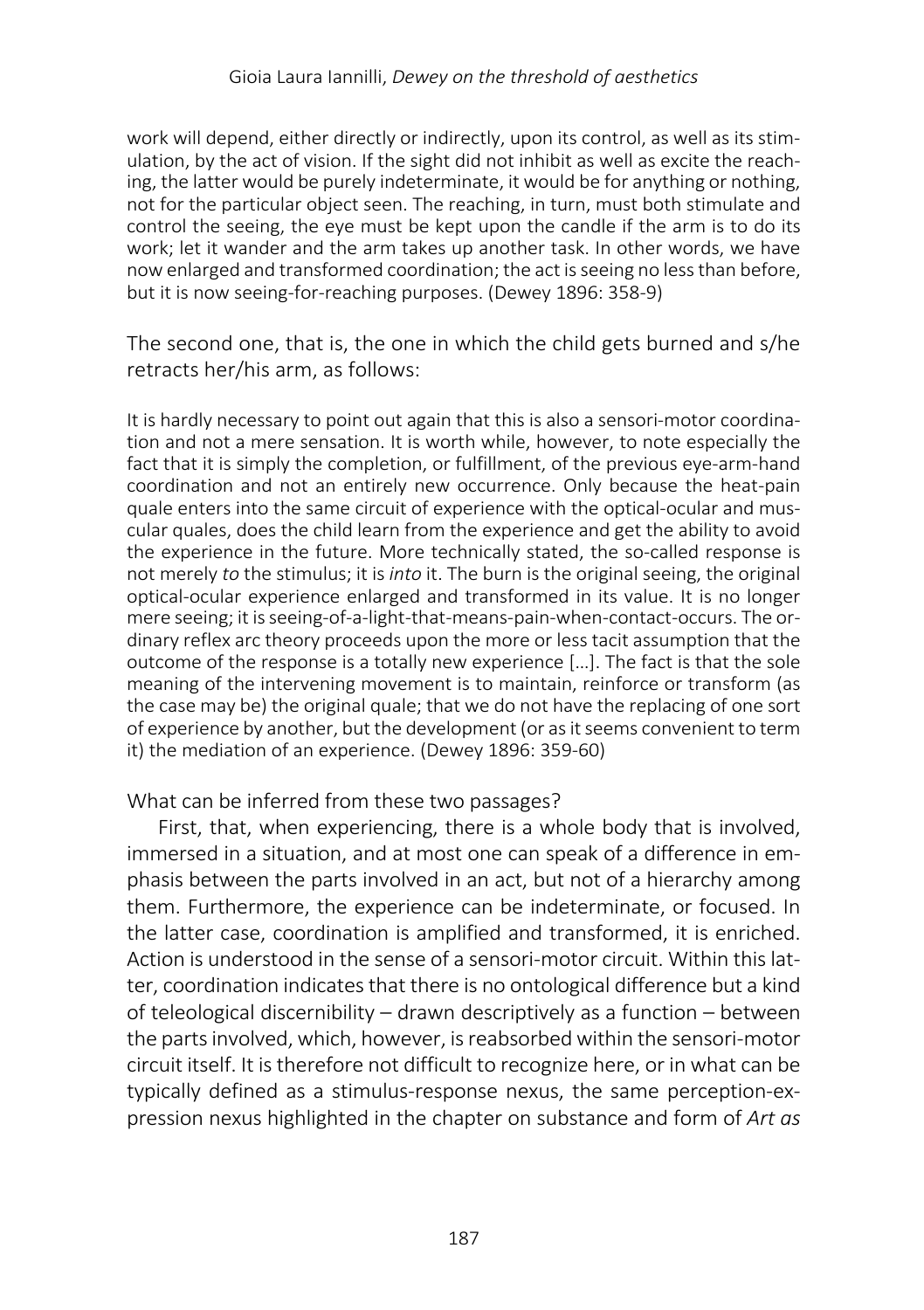*experience* through the problem of the (seeming) hiatus between the aesthetic and the artistic, developed through a critique of both the theory of sense data and associationism.

Were it true that only qualities coming to us through sense-organs in isolation are directly experienced, then, of course, all relational material would be super added by an association that is extraneous — or according to some theorists, by a "synthetic" action of thought. [...] On this basis there is always a gap between the esthetic and the artistic. They are of two different kinds. (Dewey 1934: 125).

This remark is not of little importance exactly on the basis of the observation, made by Dewey at the beginning of *Art as experience*, concerning the general identification in the English language of the term "artistic" with that which is creative (i.e., expressive), and of the term "aesthetic" with that which is passive (i.e., perceptual).

We have no word in the English language that unambiguously includes what is signified by the two words "artistic" and "esthetic". Since "artistic" refers primarily to the act of production and "esthetic" to that of perception and enjoyment, the absence of a term designating the two processes taken together is unfortunate. Sometimes, the effect is to separate the two from each other, to regard art as something superimposed upon esthetic material, or, upon the other side, to an assumption that, since art is a process of creation, perception and enjoyment of it have nothing in common with the creative act. In any case, there is a certain verbal awkwardness in that we are compelled sometimes to use the term "esthetic" to cover the entire field and sometimes to limit it to the receiving perceptual aspect of the whole operation. (Dewey 1934: 53)

Let's now return more specifically to the question of coordination within the sensori-motor circuit. It is no coincidence that Dewey will place greater emphasis on the gap between description or thematization and operativity of the experience implied by it, for example, when later in the text he will speak of the so-called "psychologist's fallacy" (Dewey 1896: 367). According to this fallacy, from a descriptive, or analytic-thematic perspective, an expression would be a sign of something else whereas, for Dewey, in the first-hand experience, in the operative immersion (i.e., in experience *qua* experience), the nexus between perception (as something that is not merely passive and instantaneous) and expression (as something that is not merely subjective and denotative) cannot be undone.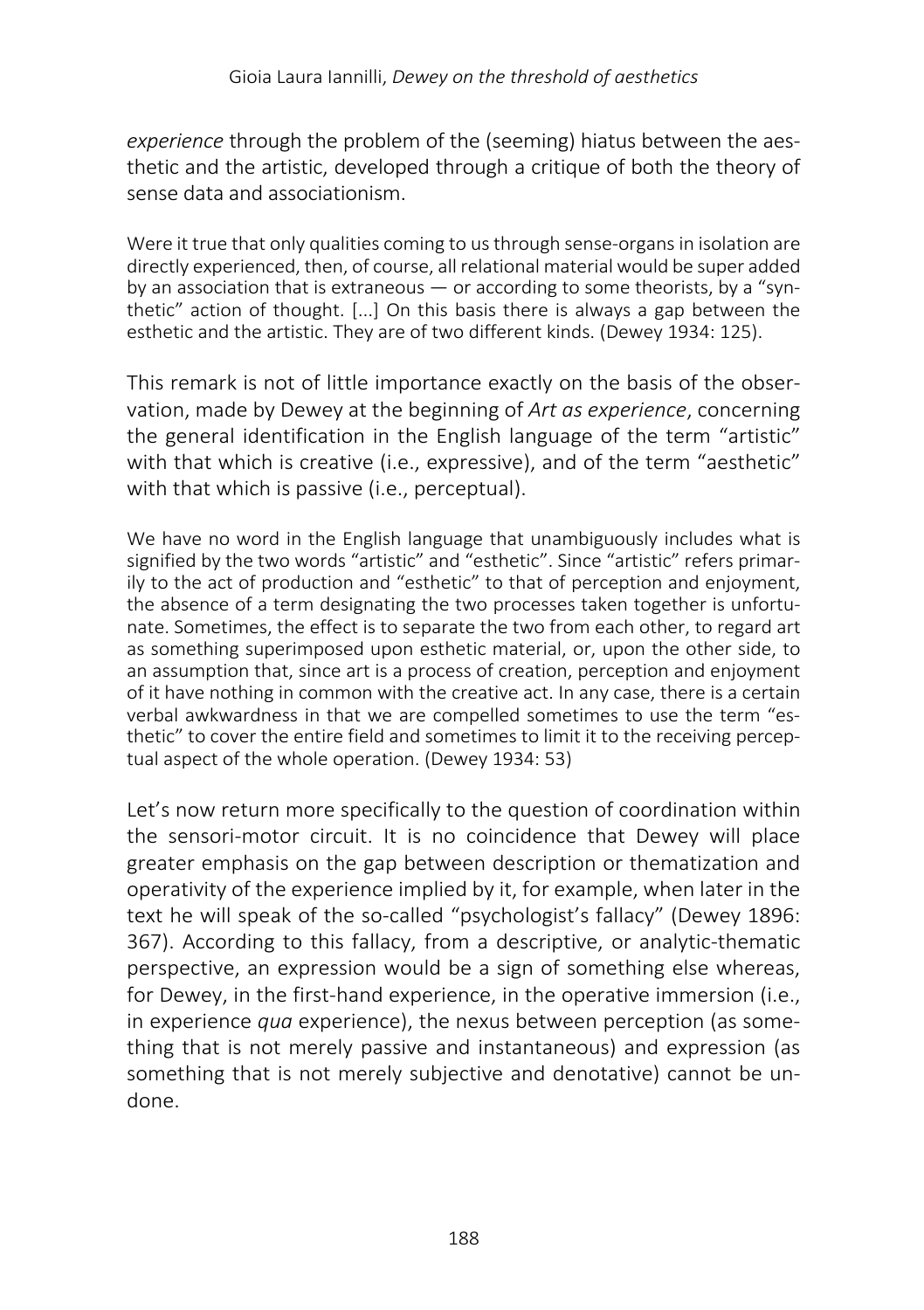What this argument also tells us is that the parts involved within the coordination mutually and dynamically take on significance and value depending on the role they play in maintaining, reconstituting or transforming coordination itself, should it have been altered in any way. In the sensori-motor circuit, moreover, what follows the response is not an entirely new experience, as the ordinary reflex arc theory assumes. Instead, it is a development, or mediation, of an experience. This is because the reflex arc theory conceives of the response only as a response *to* a stimulus, whereas the integrated view of the process suggested by Dewey conceives of the response as *internal to*, *in*, the stimulus, and vice versa. To use a terminology that recurs elsewhere, in other fields (i.e., design and economic theory), one could say that it is not a matter of invention (i.e., *ex novo*) but of innovation (i.e., *in re*) that is, of the ability to manage something already existing that may prove problematic. This remark is directly linked with the idea that experience implies variable levels of problem-setting and problem-solving (and in this regard see again Iannilli 2020b: 22, 56) that are not merely, and, so to speak, externally instrumental but are intrinsically gratifying, i.e., internal to experience in its own course.

Dewey then refers briefly to a somewhat similar example, i.e., the motor reaction following the perception of a loud and sudden sound. The scheme suggested by the reflex arc theory (specifically in the version advocated by James Mark Baldwin) would imply the sequence perceived sound-registered sound-escape. Instead, Dewey argues that this interpretation is partial because, first of all, it does not take into account the state that precedes the perception of the sound.

Here Dewey seems to shed an even brighter light on a major issue:

Now, in the first place, such an analysis is incomplete; it ignores the status prior to hearing the sound. Of course, if this status is irrelevant to what happens afterwards, such ignoring is quite legitimate. But is it irrelevant either to *the quantity or the quality* of the stimulus? (Dewey 1896: 361)

What follows from this excerpt is that the traditional analysis does not take into account the type of situation in which the action takes place, i.e., the context in which the experientor is operatively situated, or immersed. Taking this into account would instead imply recognizing the value of the specificity, or the irreducible qualitativeness of each experience, to which, therefore – to answer Dewey's rhetorical question – qual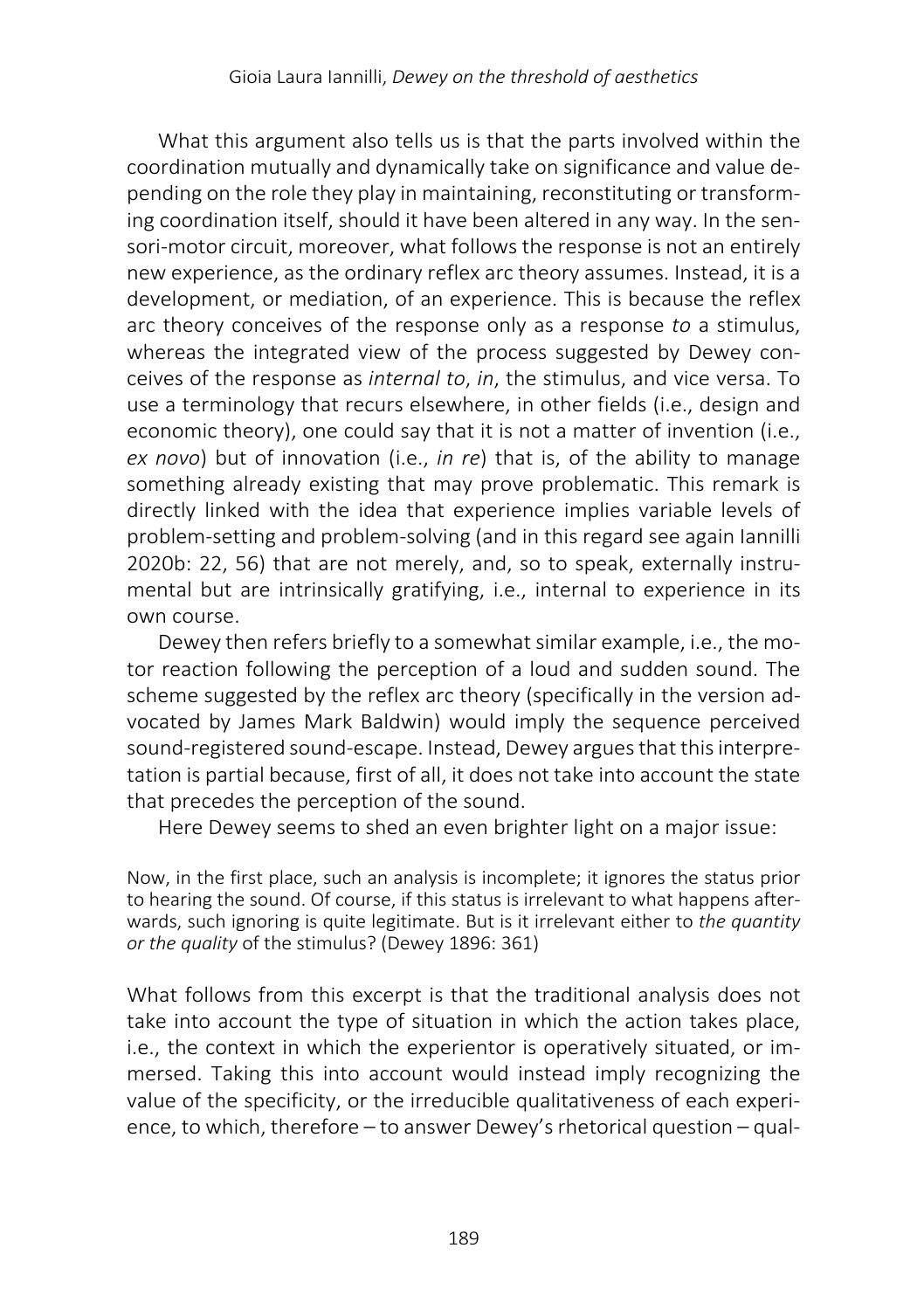ity is clearly not irrelevant. Not taking this into account would imply a conception of experience as mainly measurable, that is, a mainly quantitative conception, since it would reduce the experiential process to a series of mechanical reactions<sup>1</sup>. Indeed, according to Dewey, what precedes the "stimulus" is already, in itself, an integral act, a sensori-motor coordination. Thus, the stimulus emerges from this coordination, which is its matrix, and therefore it can never be something that happens absolutely *ex abrupto* and externally – i.e., a nervous shock, a physical event that supervenes. It rather consists in a *shift* of *focus*(i.e., a transfer, a transaction of value) in the tensions involved in the preceding act and that are then redistributed (in a coordinated, if not even co-dependent, way) (Dewey 1896: 361-3).

Just as the "response" is necessary to constitute the stimulus, to determine it as sound and as this kind of sound [...] so the sound experience must persist as a value in the running, to keep it up, to control it. (Dewey 1896: 363)

What is at stake, then, are processes of mutual shaping that occur in the interactions between organism and environment. It is a matter of energies that are "absorbed" (see for instance Dewey 1934: 128, 163) or mediated, and re-issued into the world with a renewed, "transferred" (see, for instance, Dewey 1934: 123), but above all, conscious value.

What we have is a *circuit*, not an arc or a broken segment of a circle. This circle is more truly termed *organic* than reflex, because the motor response determines the stimulus, just as truly as sensory stimulus determines movement. [emphasis added] (Dewey 1896: 363)

Here a further proto-aesthetically relevant point emerges. What Dewey is talking about are experiences that are self-enclosed, when coordinated. These are – to use Dewey's words – "fully rounded out" (see Dewey 1934: 114), that is, "consummatory" experiences that take shape through dynamic processes – and that are indeed *organic*. In *Art as experience* they

 $1$  In this framework, the overcoming of the means-end dichotomy in Dewey's theory is indeed a crucial question as far as a comparison between coordination and a consummatory qualitative experience is concerned. As anticipated, a more detailed analysis has been carried out in Iannilli (2020a), by taking into consideration a wider selection of texts from Dewey's literature. Retrieving that, more extensive, reconstruction would mean exceeding the aims of this paper. For a more direct study of the overcoming of the means-ends dichotomy we refer the reader to Joas (2000: 103-23) and Santarelli (2019 see in particular chap. 4), although their focus is not specifically aesthetic.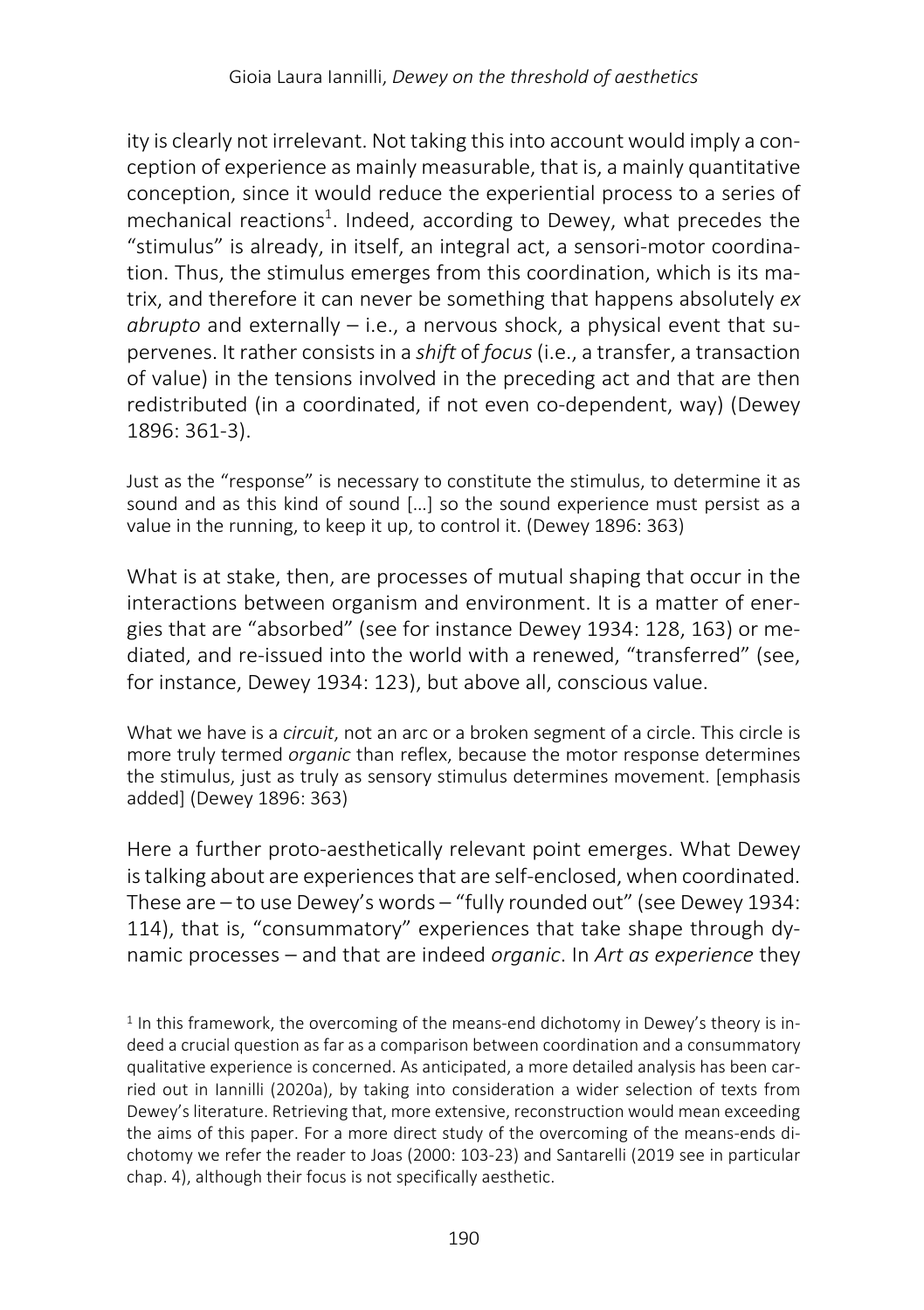are famously described in terms of "an" experience. In other words, what is being described is an aesthetic experience. Dewey, as previously noted, does not carry out a proper analysis of aesthetic experience in this essay, but his insistence on the idea of a "roundness" of experience in which there is some kind of coordination between *flexible* functions and not *fixed* entities (Dewey 1896: 364) seems to point exactly in that direction.

In order to support this claim, we can refer to an element to which Dewey then devotes in more detail – and not by chance, as if it were one of the next things to be developed in his own theory, so to speak – the concluding pages of the essay: experience meant as a conscious experience. And consciousness, in *Art as experience* (see in particular chap. 3, "Having an experience"), is described as one of the fundamental characters of an experience that can be properly called aesthetic.

Dewey then returns to the example of the child and the candle, while making it more complex.

[Now] take a child who, upon reaching for bright light (that is, exercising the seeing-reaching coordination) has sometimes had a delightful exercise, sometimes found something good to eat and sometimes burned himself. *Now the response is not only uncertain, but the stimulus is equally uncertain; one is uncertain only in so far as the other is.* The real problem may be equally well stated as either to discover the right stimulus, to constitute the stimulus [the establishing of the problem], or to discover, to constitute the response [the solution of this problem]. The question of whether to reach or to abstain from reaching is the question what sort of a bright light have we here? Is it the one which means playing with one's hands, eating milk, or burning one's fingers? The stimulus must be constituted for the response to occur. Now it is at precisely this juncture and because of it that the distinction of sensation as stimulus and motion as response arises. […] Generalized, sensation as stimulus, is always that phase of activity requiring to be defined in order that a coordination may be completed. What the sensation will be in particular at a given time, therefore, will depend entirely upon the way in which an activity is being used. It has no fixed quality of its own. The search for the stimulus is the search for the exact conditions of action; that is for the state of things which decides how a beginning coördination should be completed. […] There is nothing in itself which may be labelled response. That one certain set of sensory quales should be marked off by themselves as "motion" and put in antithesis to such sensory quales as those color, sound and contact, as legitimate claimants to the title of sensation, is wholly inexplicable unless we keep the difference of function in view. (Dewey 1896: 368-9)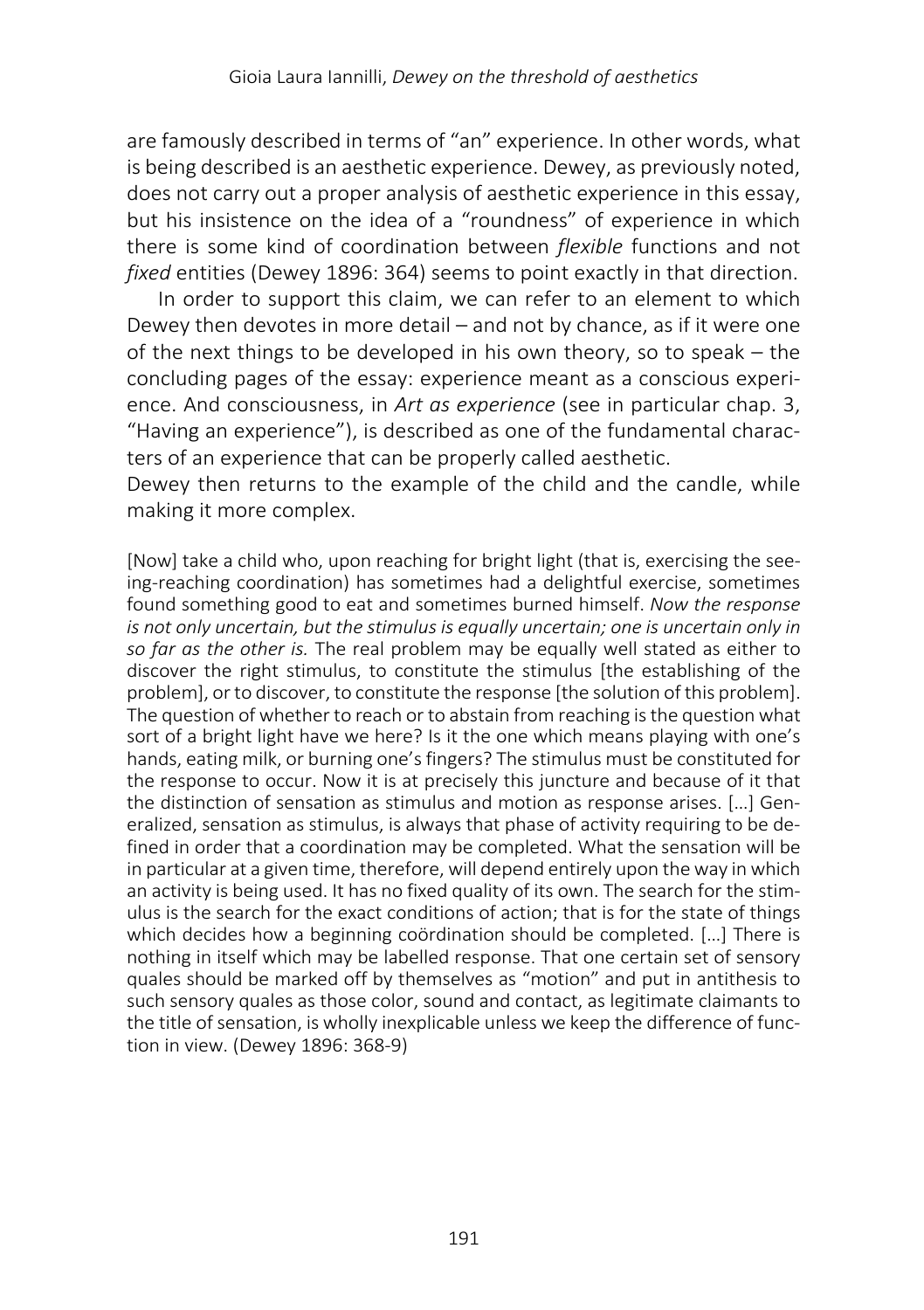This third passage, in its exemplarity, not only recapitulates previously outlined elements, but adds interesting elements to those already identified earlier by Dewey when the analysis concerned the seeing-reaching phase and the burning-retracting phase.

Dewey speaks of an uncertain and indeterminate situation on both the perceptual and expressive levels. This situation, he says, must be coordinated, or stabilized/normalized, according to the conditions in which one is operating, with respect to and respecting the trend lines connoting the situation in which individual and environment are equally co-involved in processes that Dewey would define as "transactional". This attentive attitude, so to speak, seems to recall an idea of competence as the ability of "keeping things together", that is, to skillfully coordinate a previous situation with a current one in a prospective way, that is, oriented towards the future. It is an ability to inhabit, to dwell in a particular space that is co-constituted in the interaction between organism and environment. This phase could be read in terms of the passage from a phase of openness and potentiality of experience in a generic sense, to a moment of particular closure (though not in the detrimental sense of the term) of this genericness in "an" experience in which all the nexuses are reconstituted.

[...] and just the moment we need to know about our movements to get an adequate report, just that moment, motion miraculously (from the ordinary standpoint) ceases to be motion and becomes "muscular sensation". On the other hand, take the change in values of experience, the transformation of sensory quales. *Whether this change will or will not be interpreted as movement, whether or not any consciousness of movement will arise, will depend upon whether this change is satisfactory, whether or not it is regarded as a harmonious development of a coördination, or whether the change is regarded as simply a means in solving a problem, an instrument in reaching a more satisfactory coördination* [emphases added]. (Dewey 1896: 369)

What Dewey is describing is an enriched kind of experience, which is positively transformed to the extent that it is satisfying, gratifying, and engenders a harmonious sense of development and progression that is internal to the experience. Its fulfillment is not felt<sup>2</sup> as a mere mechanical

 $2$  As far as the affective features of experience are concerned, it is useful to refer the reader to a series of texts that have stressed the link between Dewey's 1894-95 essays on emotion and the 1896 essay on the reflex arc concept while sometimes pointing at his later formulation of a proper aesthetic theory. Among the most relevant ones see: Garrison (2003), Szpunar (2010), Dreon (2012), Baggio (2017).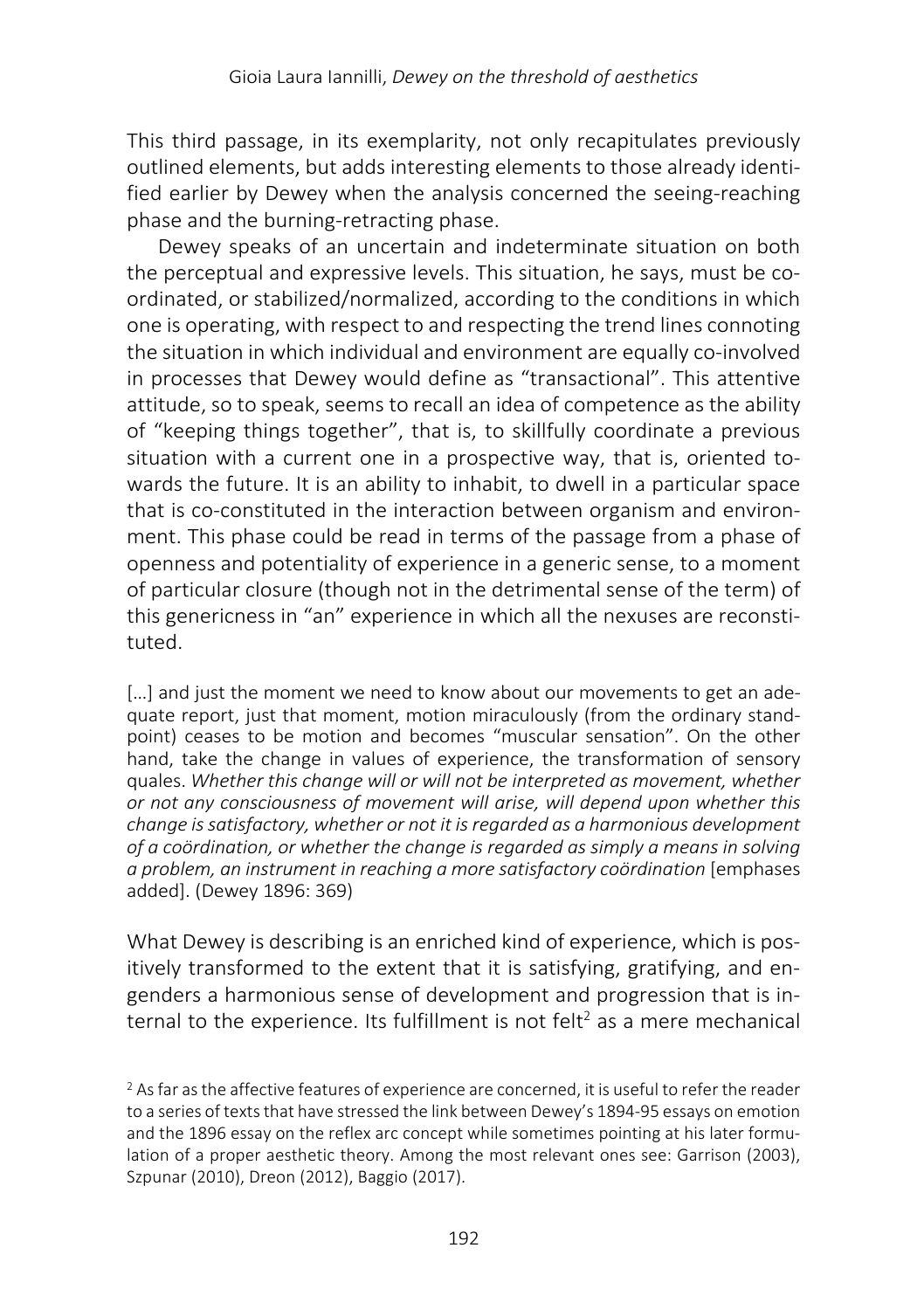resolution to a problem one has been faced with and that has been overcome. It is a salient moment that Dewey describes as special precisely because it is not generic, but results (albeit contingently, because it is not fixed, but flexible) from a particular processuality (or genesis; see Dewey 1896: 370) and a system of particular ends or functions.

As mentioned, however, Dewey's interests are not yet systematically directed toward aesthetic experience in the essay on the reflex arc, and this is evidenced by the use of the term "special". When Dewey will get to the direct thematization of the aesthetic, that is, in *Art as experience*, he will note how, in aesthetic experience, when a properly aesthetic competence is exercised, there is no subordination to a special (or fixed) end, because instead the implicated end is inclusive (flexible or coordinating, we might say) and aimed at the enrichment and individualization of the experience in progress, in situation, here and now.

In esthetic experience […] *the material of the past neither fills attention, as in recollection, nor is subordinated to a special purpose*. There is indeed a restriction imposed upon what comes. But it is that of contribution to the immediate matter of an experience now had. The material is not employed as a bridge to some further experience, but as an increase and individualization of present experience. The scope of a work of art is measured by the number and variety of elements coming from past experiences that are *organically absorbed* into the perception had here and now [emphases added]. (Dewey 1934: 128)

Probably, on the other hand, in 1896 Dewey was still moving cautiously on a ground that was not yet properly "his own", or perhaps he was only intuitively exploring it, without having yet fully established a proper aesthetic vocabulary in this regard.

The conscious stimulus or sensation, and the conscious response or motion, have a special genesis or motivation, and a special end or function. The reflex arc theory, by neglecting, by abstracting from this genesis and this function gives us one disjointed part of a process as if it were the whole. It gives us literally an arc, instead of the circuit; and not giving us the circuit of which it is an arc does not enable us to place, to center, the arc. This arc, again, falls apart into two separate existences having to be either mechanically or externally adjusted to each other. (Dewey 1896: 370)

Dewey's aesthetic "good intentions", so to speak, appear in the lines that were just quoted. There, the reflex arc theory is further criticized insofar as it generalizes a process that is intrinsically particular, as comprehensive and complex as that which characterizes a "rounded out" experience,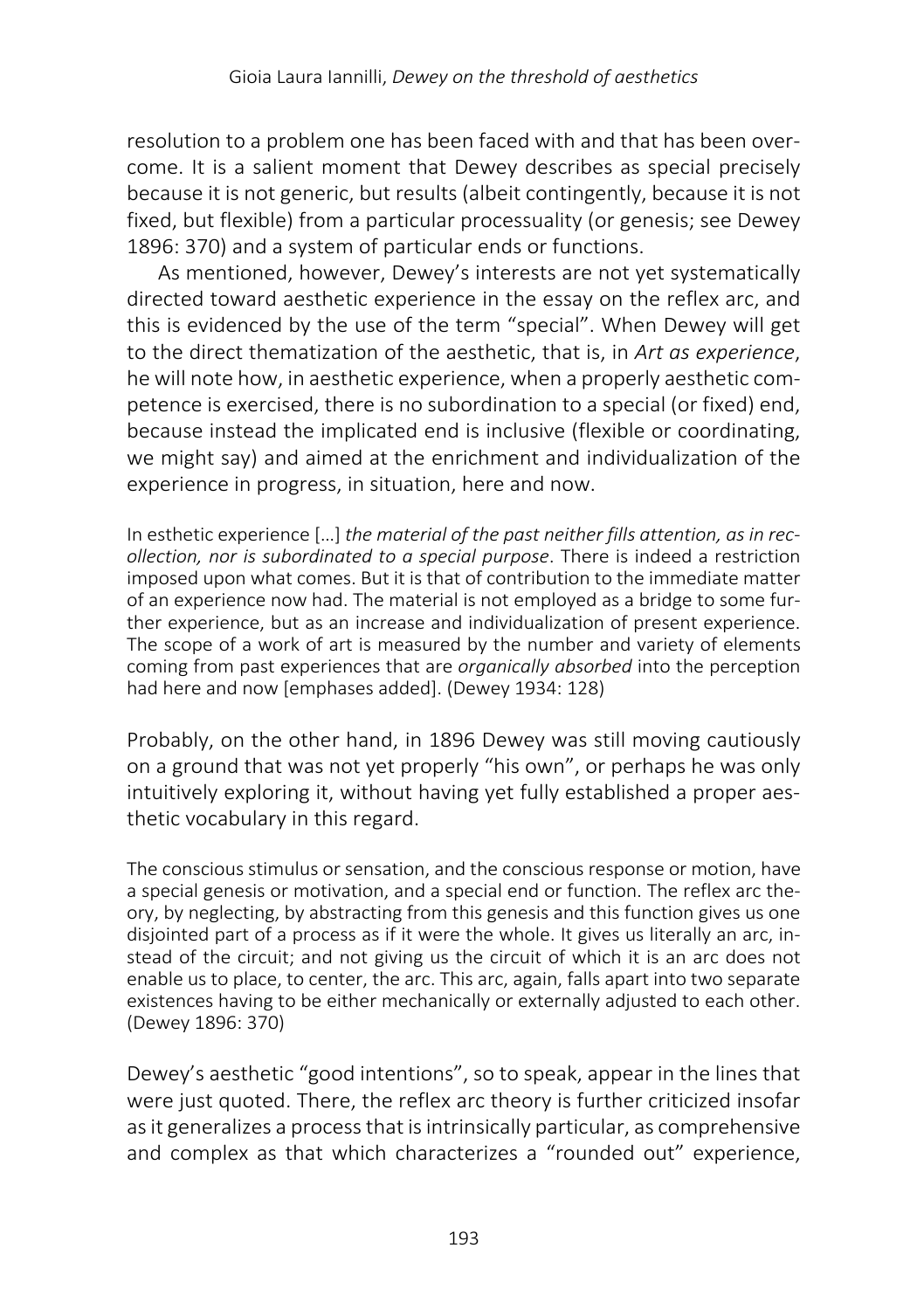with its own "centered" and "localizable" identity. It furthermore reduces its integral roundness to a couple of segments that at most are mechanically juxtaposed from the outside.

It seems almost as if Dewey was then somehow aware of the fact that in order to account for the complexity of certain experiences a not yet existing organic theory had to be developed. This aspect emerges in the conclusions of the essay, which in their prospectiveness leave to another occasion the further elaboration of certain questions, some of which (in particular the latter two) seem to point in the direction of a specifically aesthetic theory. They also refer to the application of the concept at issue, suggesting – it seems – that the test bed of any theory can only be found in practice.

The point of this story is in its application; but the application of it to the question of the nature of the psychical evolution, to the distinction between sensational and rational consciousness, and the nature of judgment must be deferred to a more favorable opportunity. (Dewey 1896: 370)

# 3. *Conclusion*

We can therefore summarize the "proto-aesthetic" elements of Dewey's perspective as they appeared in the 1896 essay as follows:

- experience is always situated, of an immersive type, and involves the interaction and the mutual shaping between organism and environment;

- experience can be generic or focused; in the latter case, some kind of attentivity and salience come into play and therefore the experience is configured as "an" experience; however, the shift between genericness and focus, or "centeredness", of experience is a processual, non-binary matter;

- the perception-expression nexus can be understood as the stimulusresponse nexus and vice versa;

- in experience, a distinction must be made between a descriptive, thematic and analytic level, and an operative level;

- also for the analysis of the reflex arc, the difference between invention and innovation becomes important;

- experiential dynamics subsist as dynamics of problem setting and problem solving, but in a particular sense, that is, they subsist as felt as useful and gratifying and not as mechanical and merely instrumental;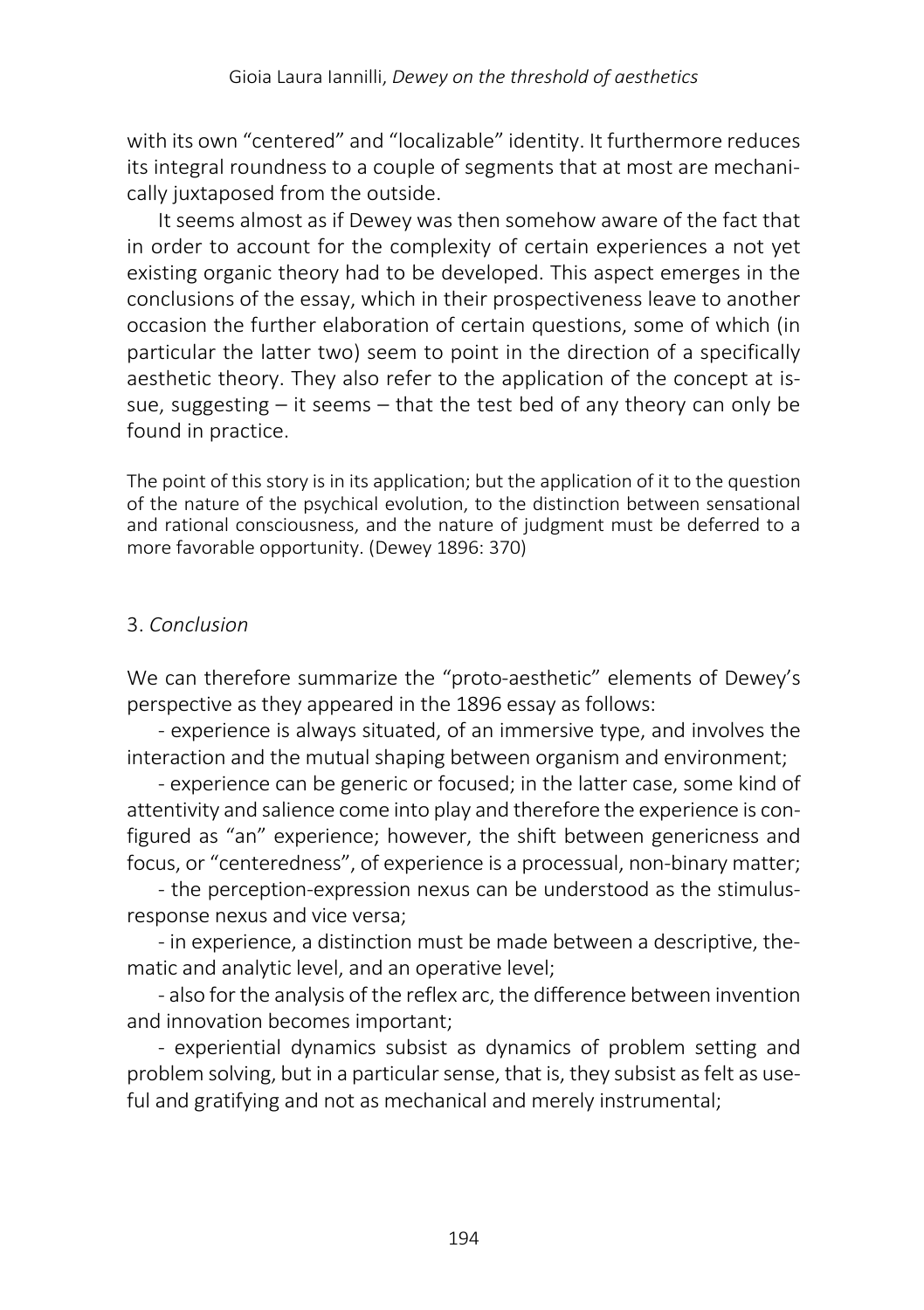- the character of openness (or potentiality) and particularity of experience is also significant in the sense of an irreducibility of the quality of experience to measurable and therefore generalizable quantities;

- the fundamental principle of coordination should be understood as the principle of "keeping things together", or of the competence in inhabiting, or dwelling in a space in the best possible way; this competence also has to do with the temporal dimension of experience;

- the opposition, outlined by Dewey, between the idea of a "reflex arc" and that of an "organic circuit" is consistent with the idea of aesthetic experience understood as "an" experience, or a "fully rounded out" experience, as the form of an experience that "works".

According to this line of interpretation, then, *Art as Experience* is not only undoubtedly a *hapax* in the prolific production that characterized John Dewey's career – that is, a single occurrence of a work specifically committed to the elaboration of an aesthetic theory. It is also an *apex* of a path in which pivotal elements already observable in the psychological studies carried out by Dewey at the beginning of his career have gradually taken on a connotation, or rather have found an excellent exemplification, in a properly aesthetic sense.

## Bibliography

Alexander, T., *John Dewey's Theory of Art, Experience and Nature: The Horizons of Feeling*, Albany, NY, SUNY Press, 1987.

Baggio, G., *Il comportamento come dispositivo logico-semiotico. Tra teoria dell'emozione e giudizio di pratica*, in R.F.A. Bertollini (ed.), *Soglie del linguaggio. Corpo, mondi, società*, Roma, Roma Tre Press, pp. 115-31.

Caruana, F., Viola, M., *Come funzionano le emozioni*, Bologna, Il Mulino, 2018.

Dewey, J., *The reflex arc concept in psychology*, "The psychological review", 3/4 (1896), pp. 357-60.

Dewey, J., *Art as experience*, in J.A. Boydston, L A. Hickman (eds.), *The Later Works*, 1925-1953, vol. 10., Carbondale, Southern Illinois University Press, 1987 – Charlottesville, VA: InteLex Corporation, 2003.

Dreon, R., *Il sentire e la parola. Linguaggio e sensibilità tra filosofie ed estetiche del Novecento*, Milano-Udine, Mimesis, 2007.

Dreon, R., *Fuori dalla torre d'avorio. La filosofia inclusiva di John Dewey oggi*, Milano, Marietti, 2012.

Garrison, J., *Dewey's theory of emotions: the unity of thought and emotion in naturalistic functional "co-ordination" of behavior*, "Transactions of the Charles S. Peirce Society, 39/3 (2003), pp. 405-43.